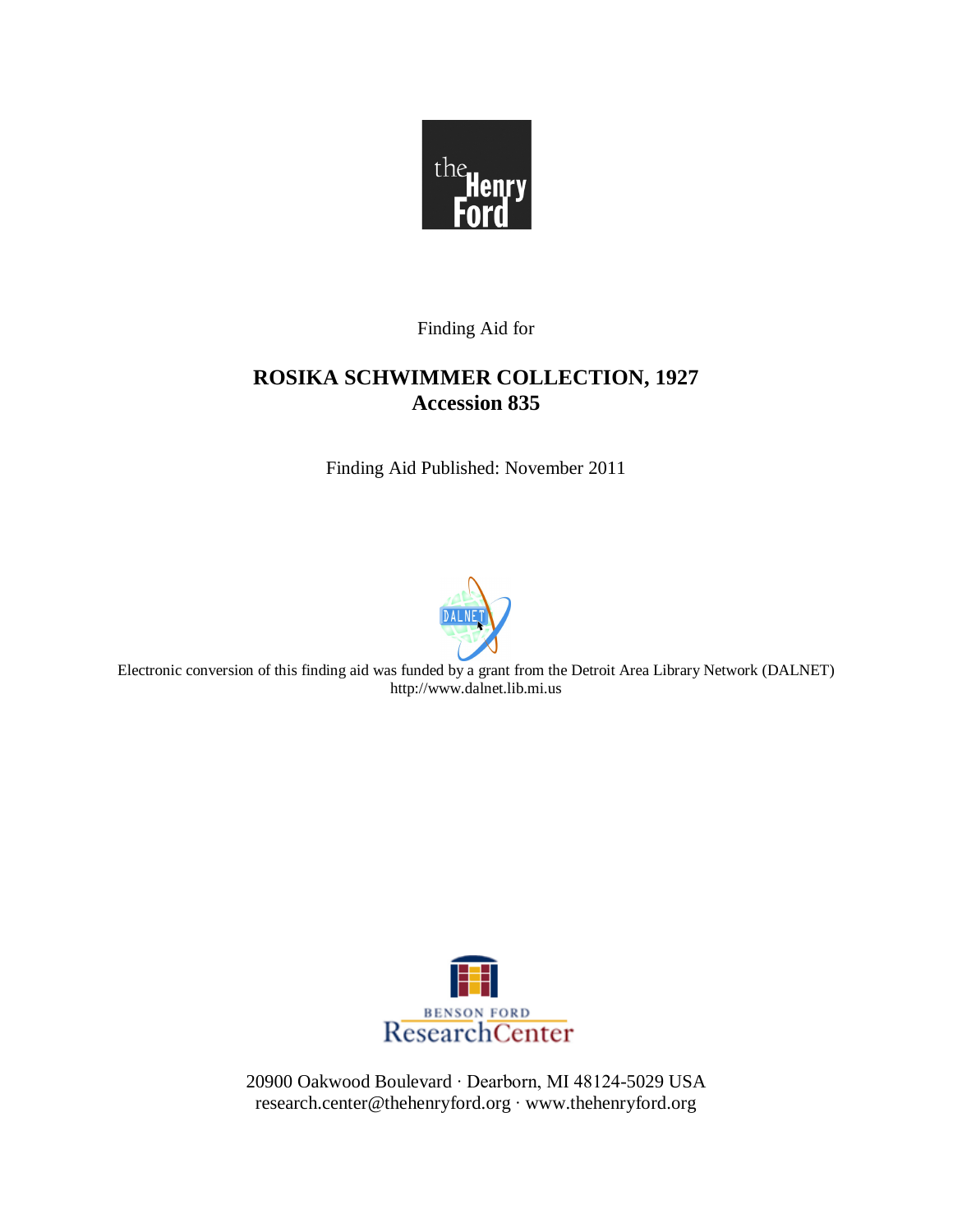### **OVERVIEW**

| REPOSITORY:              | <b>Benson Ford Research Center</b><br>The Henry Ford<br>20900 Oakwood Blvd<br>Dearborn, MI 48124-5029<br>www.thehenryford.org<br>research.center@thehenryford.org                                                                                                                                                                           |
|--------------------------|---------------------------------------------------------------------------------------------------------------------------------------------------------------------------------------------------------------------------------------------------------------------------------------------------------------------------------------------|
| <b>ACCESSION NUMBER:</b> | 835                                                                                                                                                                                                                                                                                                                                         |
| <b>CREATOR:</b>          | Ford Motor Company. Archives.                                                                                                                                                                                                                                                                                                               |
| TITLE:                   | Rosika Schwimmer collection                                                                                                                                                                                                                                                                                                                 |
| <b>INCLUSIVE DATES:</b>  | 1927                                                                                                                                                                                                                                                                                                                                        |
| <b>QUANTITY:</b>         | 1 folder                                                                                                                                                                                                                                                                                                                                    |
| LANGUAGE:                | The materials are in English                                                                                                                                                                                                                                                                                                                |
| <b>ABSTRACT:</b>         | Rosika Schwimmer organized a peace expedition financed<br>by Henry Ford in 1915. After the expedition was<br>unsuccessful, Schwimmer was lambasted as a fraud who<br>swindled Ford. These papers contain correspondence<br>between Schwimmer, Ford and her lawyers concerning her<br>request to Ford to make a statement clearing her name. |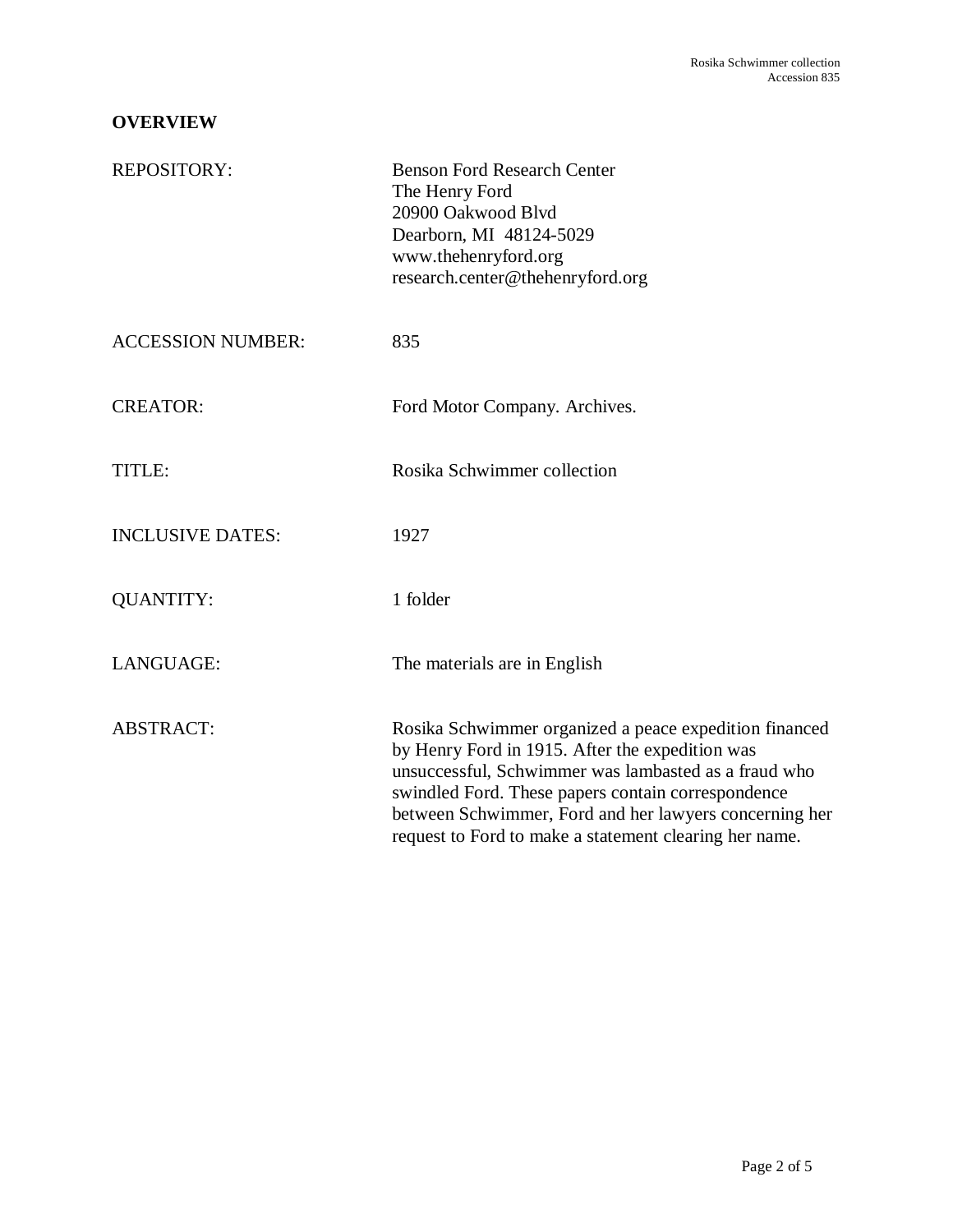# **ADMINISTRATIVE INFORMATION**

| <b>ACCESS RESTRICTIONS:</b> | The collection is open for research                                                                                                                               |
|-----------------------------|-------------------------------------------------------------------------------------------------------------------------------------------------------------------|
| <b>COPYRIGHT:</b>           | Copyright has been transferred to The Henry Ford by the<br>donor. Copyright for some items in the collection may still<br>be held by their respective creator(s). |
| <b>ACQUISITION:</b>         | Ford Motor Company donation, 1964                                                                                                                                 |
| PREFERRED CITATION:         | Item, folder, box, accession 835, Rosika Schwimmer<br>collection, Benson Ford Research Center, The Henry Ford                                                     |
| PROCESSING INFORMATION:     | Collection processed by Ford Motor Company Archives<br>staff, December 1962.                                                                                      |
| DESCRIPTION INFORMATION:    | Original collection inventory list prepared and published by<br>Ford Motor Company Archives staff in December 1962.                                               |
|                             | Finding aid prepared by Elyssa Bisoski, November 2011,<br>and published in November 2011.                                                                         |
|                             | Finding aid prepared using Describing Archives: A Content<br>Standard (DACS) and local guidelines.                                                                |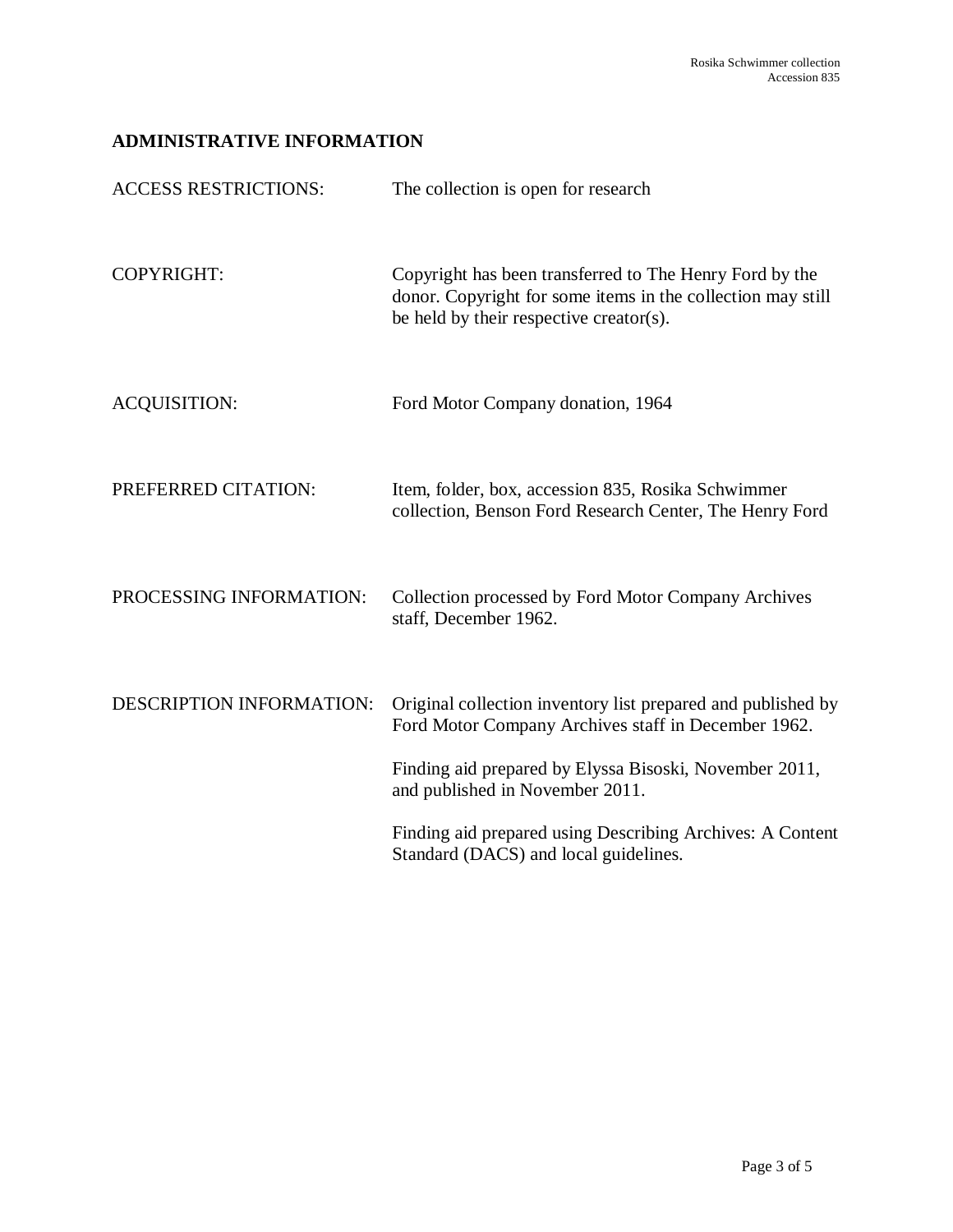#### **BIOGRAPHICAL NOTE**

Born in 1877 in Budapest, Hungary, Rosika Schwimmer became a suffragist leader, trade union organizer, land reformer, and peace activist who lectured around the world. During World War I, Schwimmer concentrated her efforts primarily on peace activities, garnering Henry Ford's support and participation in 1915 for a peace expedition to Europe aboard a ship, the Oscar II, chartered by Ford.

### **SCOPE AND CONTENT NOTE**

This small collection includes 1927 correspondence between Rosika Schwimmer and Ernest G. Liebold, Henry Ford's secretary; correspondence from Hays, St. John & Buckley, a law firm representing Ms. Schwimmer in a libel suit against New York Commercial editor Fred R. Marvin; and several newspaper clippings. The material relates to Schwimmer's requests for Henry Ford to publicly acknowledge her personal integrity, especially regarding the failed "Peace Ship" expedition.

#### **SUBJECT TERMS**

Names, Personal and Corporate Ford, Henry, 1963-1947 Schwimmer, Rosika, 1877-1948 Liebold, Ernest. (Ernest Gustav), 1885-1956 Oscar II (Ship)

Meetings or Events Henry Ford Peace Expedition (1915-1916)

**Subjects** World War, 1914-1918--Peace Peace movements--United States Pacifism **Suffragists** Women and peace Peace Ship